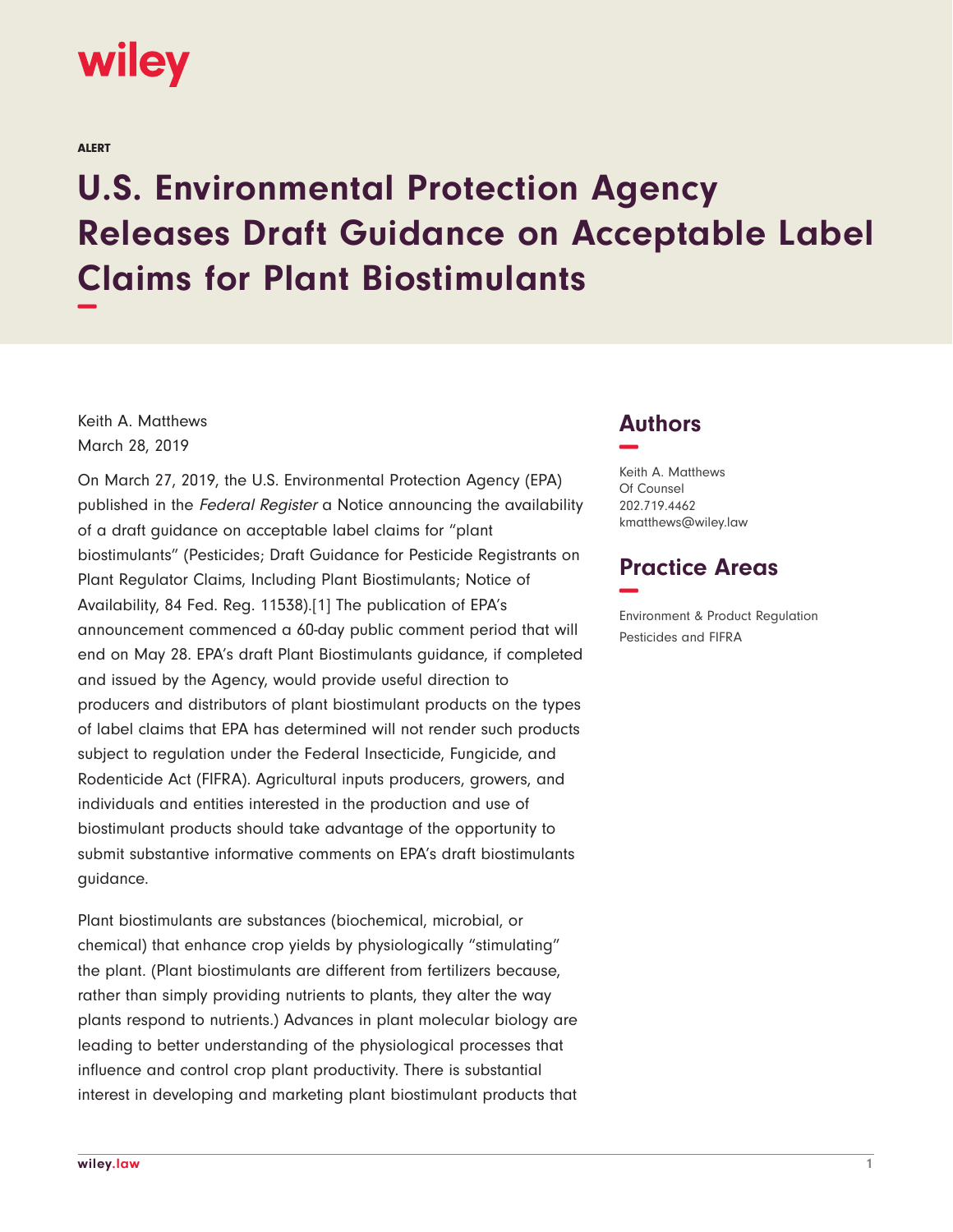take advantage of the increased understanding of the physiology of crop plants. Presently, however, the scope of regulatory coverage of plant biostimulants is unclear, which leads to uncertainty.

Due to a quirk in U.S. pesticide law, the definition of "pesticide" includes not only substances that are intended to 'prevent, destroy, repel, or mitigate' pests, but also substances that alter the physiological behavior of a plant or "the produce thereof." Such substances are called "plant regulators" and can be regulated as pesticides. If a substance is classified as a plant regulator subject to FIFRA regulation, this could significantly increase the cost of developing the product, and cause substantial delay in bringing it to market.

For years there has been uncertainty as to what claims can be made for biostimulant products that would not subject them to regulation as plant regulators, i.e., as pesticides. EPA's draft guidance provides useful clarification as to label claims that can be made for plant biostimulant products that will not render them subject to regulation as pesticides. The draft guidance lists specific label claims that EPA has determined are acceptable plant biostimulant claims that will not subject these products to regulation as pesticides.

Examples of such acceptable non-pesticidal claims include:

- Alleviates/avoids/corrects/prevents nutrition-based/nutrient deficiency-based plant disorders
- Enhances/aids/supports/helps/improves abiotic stress tolerance
- Enhances/aids/supports/helps microbial populations
- Improves/aids/supports/helps/enhances conversion of applied nutrients to plant available forms
- Improves efficiency of applied fertilizers
- Improves nutrient uptake via natural chelating/complexing agents
- Improves/aids/supports/helps/enhances conditions for better plant establishment
- Improves overall plant nutrition
- Increases plant nutrient assimilation efficiency
- Aids/supports/helps/enhances/optimizes soil conditions for greater root mass
- Aids/supports/helps/enhances/improves tolerance of and/or resistance to abiotic stress
- Increased tolerance to sodium (Na)
- Optimizes nutrient use efficiency
- Protects plants/leaves from burning with over-application of foliar nutrients (and burning effects of salt)
- Recovers crops affected by stress due to inefficient management
- Reduces lodging
- Supports nutrient uptake
- Supports/aids/helps nutrient uptake to prevent, mitigate, or correct a specific plant nutrient disorder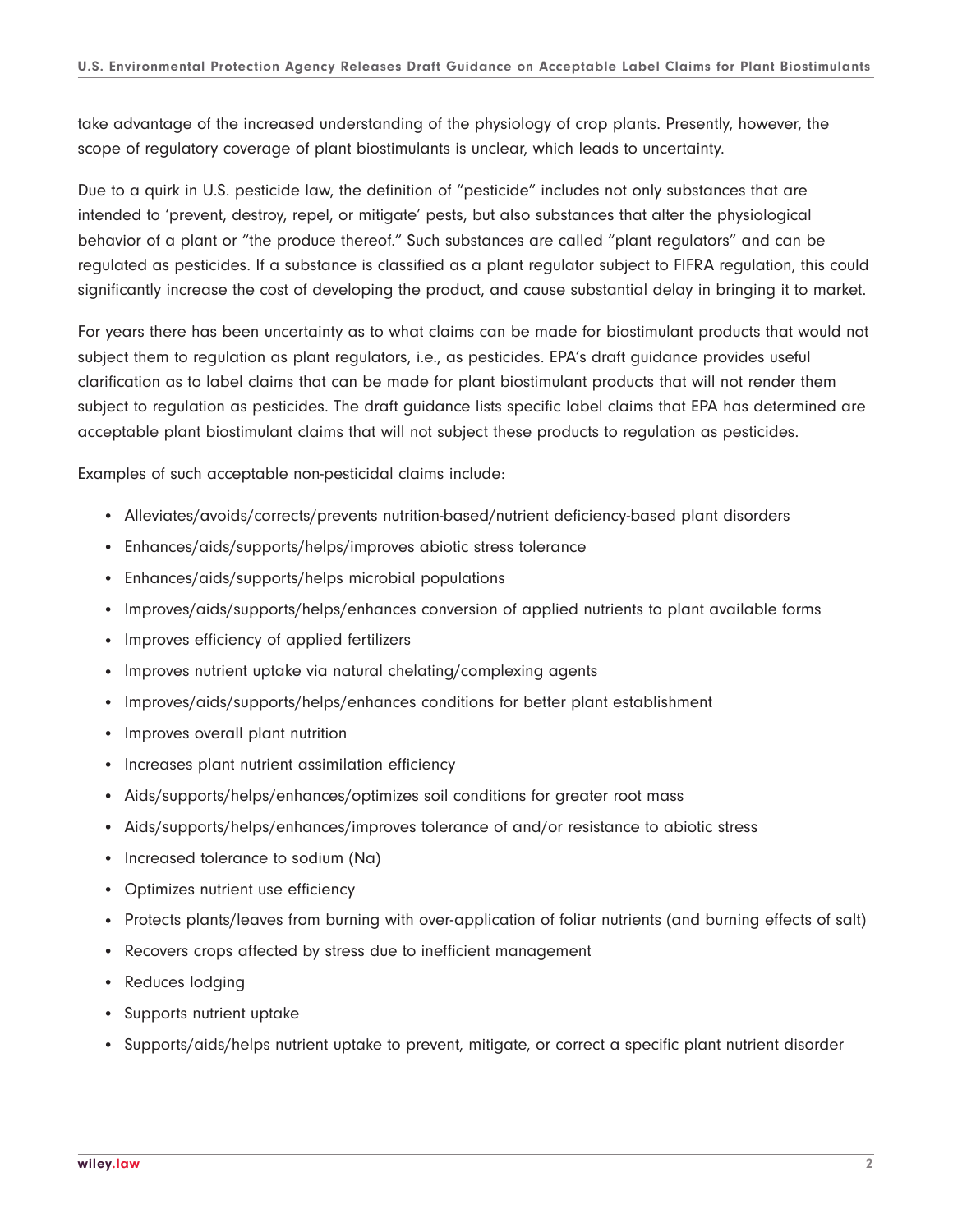EPA's draft guidance also includes a list of label claims that would subject a product to regulation as a plant regulator. The list of pesticidal claims includes:

- Enhances/promotes/stimulates fruit growth & development
- Enhances/promotes/stimulates plant growth & development
- Enhance/inhibit development
- Promote stem elongation
- Root/shoot stimulator
- Stimulates cell division, cell differentiation & cell enlargement
- Accelerates/controls/delays abscission/development/ripening/senescence
- Induce/promote/retard/suppress flowering
- Induce/promote/retard/suppress bud break
- Induce/promote/retard/suppress seed germination
- Alters/improves plant/tree shape/structure
- Controls suckering
- Inhibits/promotes sprouting
- Enhances/promotes crop/fruit/produce color/development/quality/shape
- Enhances/promotes fruit growth & development
- Fruit and nut thinner/sizer

The list of label claims that would subject a product to regulation as a plant regulator is not surprising as these claims clearly indicate an effect on the rate of growth of plants or plant tissues.

In addition, a separate administrative action could have significant impacts on the regulatory status of biostimulants. The 2018 Farm Bill requires that the U.S. Department of Agriculture (USDA) draft a report to the President and the Congress that provides recommendations as to regulatory and non-regulatory actions that will "ensure the efficient and appropriate review, approval, uniform national labeling, and availability of plant biostimulants products to agricultural producers." USDA is required to submit this report to the President and the Congress by December 20, 2019. USDA has indicated that it intends to meet this statutory deadline. In drafting the report, USDA is to consult with EPA and "the several States, industry stakeholders, and such other stakeholders" as USDA determines necessary. The consultation requirement provides an excellent opportunity for industry and other interested stakeholders to engage substantively in the development of USDA's biostimulants report.

Depending on the recommendations crafted by USDA, the biostimulants report mandated by the 2018 Farm Bill could be the next step in a critically needed clarification and re-set of the approach to regulating biostimulants in the United States. It will be incumbent on stakeholders that either are producing or that may produce biostimulants, or that use or may use biostimulants, to be involved substantively in both the EPA and